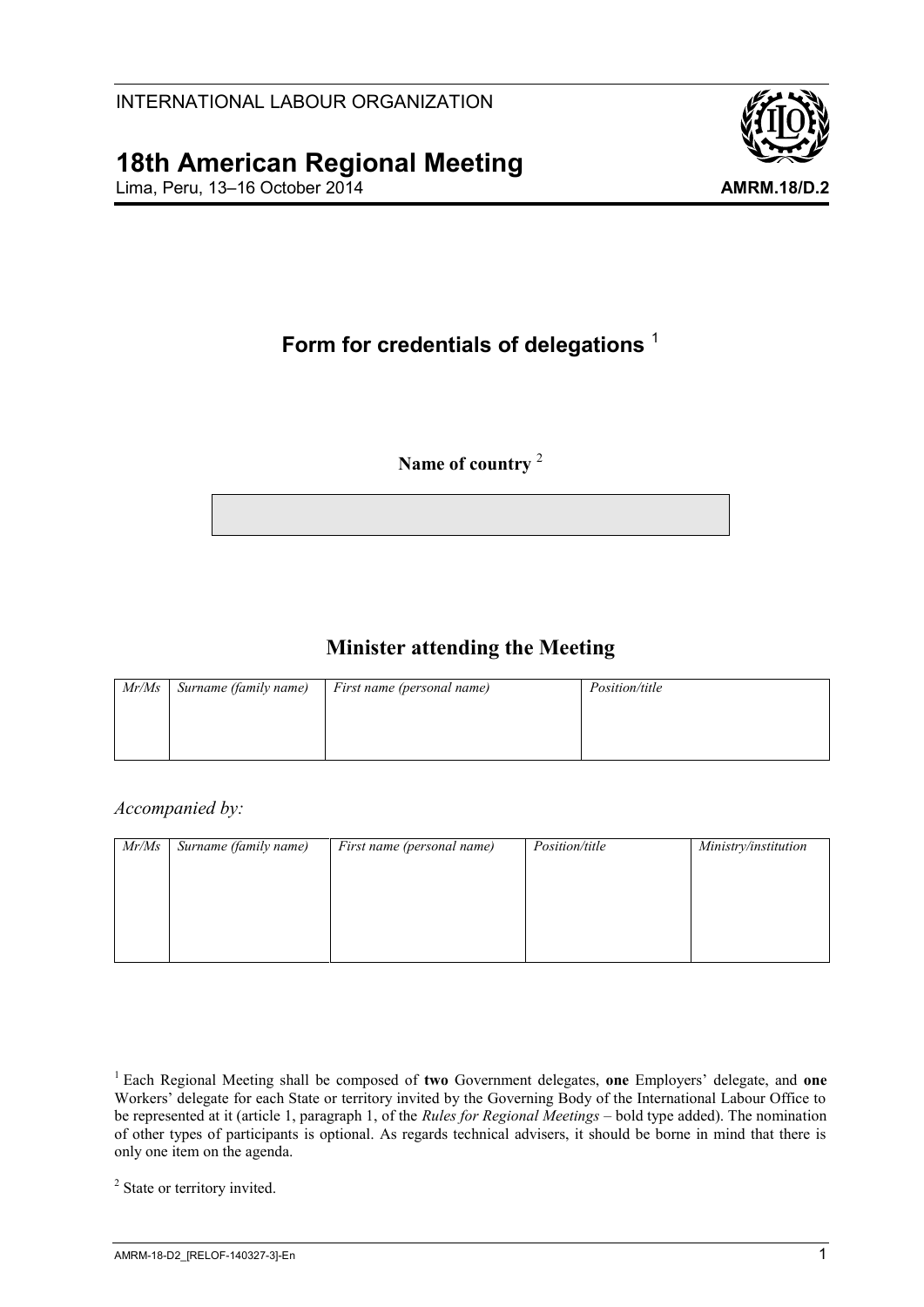# **Government delegates**

|                 | Mr/Ms | Surname (family name) | First name (personal name) | <i>Position/title</i> | Ministry/institution |
|-----------------|-------|-----------------------|----------------------------|-----------------------|----------------------|
|                 |       |                       |                            |                       |                      |
|                 |       |                       |                            |                       |                      |
|                 |       |                       |                            |                       |                      |
|                 |       |                       |                            |                       |                      |
|                 |       |                       |                            |                       |                      |
| $\bigcap$<br>∠. |       |                       |                            |                       |                      |
|                 |       |                       |                            |                       |                      |
|                 |       |                       |                            |                       |                      |
|                 |       |                       |                            |                       |                      |
|                 |       |                       |                            |                       |                      |
|                 |       |                       |                            |                       |                      |

# Advisers

| Mr/Ms | Surname (family<br>name) | First name (personal<br>name) | Position/title | Ministry/institution | Substitute<br>$delegate?$ <sup>3</sup> |
|-------|--------------------------|-------------------------------|----------------|----------------------|----------------------------------------|
|       |                          |                               |                |                      |                                        |
|       |                          |                               |                |                      |                                        |
|       |                          |                               |                |                      |                                        |
|       |                          |                               |                |                      |                                        |

# **Employers' delegate**

| Mr/Ms | Surname (family name) | First name (personal name) | <i>Position/title</i> | Organization |
|-------|-----------------------|----------------------------|-----------------------|--------------|
|       |                       |                            |                       |              |
|       |                       |                            |                       |              |
|       |                       |                            |                       |              |

## Advisers

| Mr/Ms | Surname (family name) | First name (personal name) | <i>Position/title</i> | Ministry/organization | Substitute<br>delegate? $3^3$ |
|-------|-----------------------|----------------------------|-----------------------|-----------------------|-------------------------------|
|       |                       |                            |                       |                       |                               |
|       |                       |                            |                       |                       |                               |

<sup>3</sup> Please indicate **yes** if the adviser is also nominated as a substitute delegate. *An adviser who is acting as substitute for his/her delegate may speak and vote under the same conditions as the delegate who is being replaced* (Art. 1, para. 4, of the *Rules for Regional Meetings*).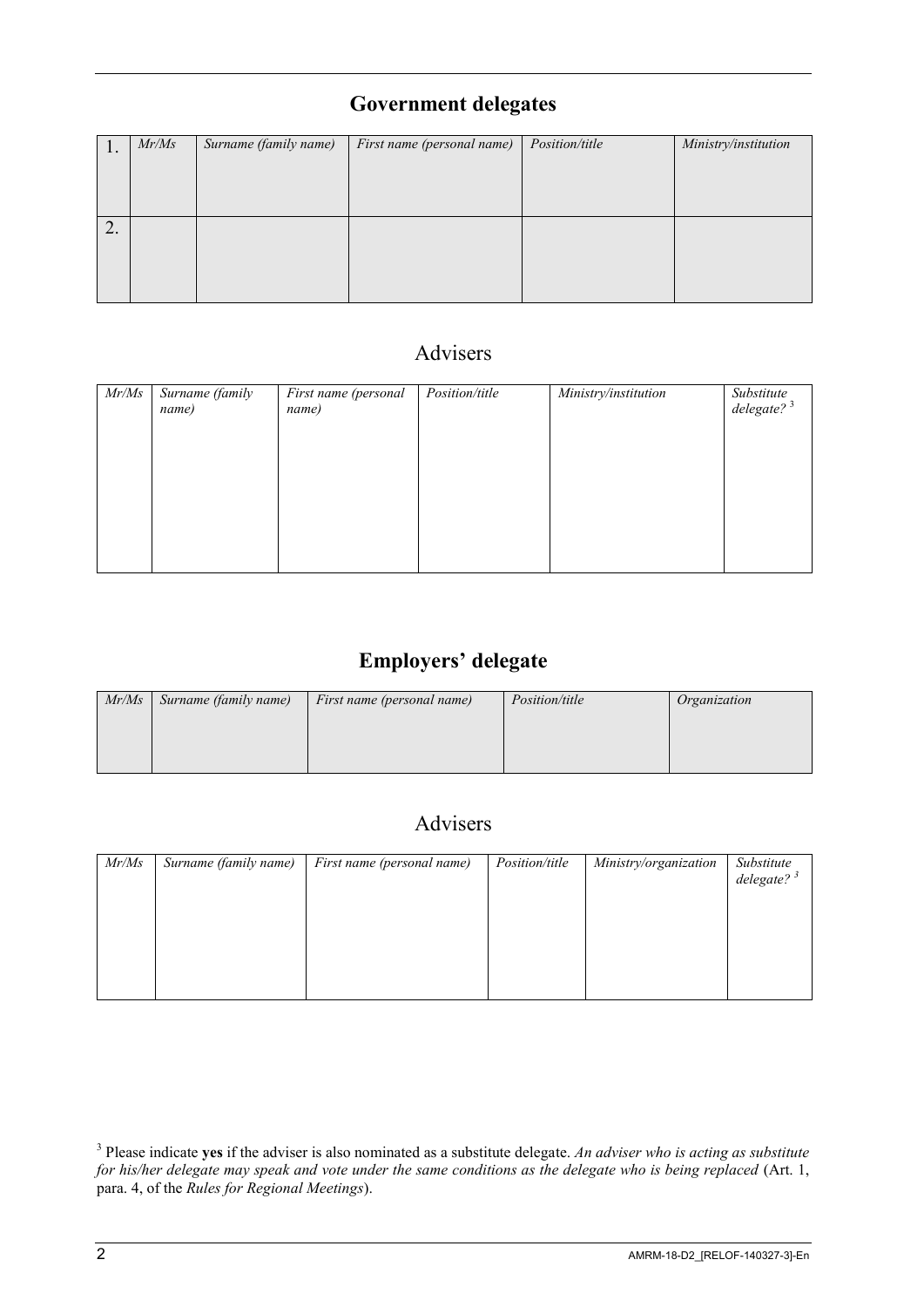#### **Workers' delegate**

| Mr/Ms | Surname (family name) | First name (personal name) | <i>Position/title</i> | Organization |
|-------|-----------------------|----------------------------|-----------------------|--------------|
|       |                       |                            |                       |              |
|       |                       |                            |                       |              |

#### Advisers

| Mr/Ms | Surname (family name) | First name (personal name) | Position/title | Ministry/organization | Substitute<br>delegate? <sup>4</sup> |
|-------|-----------------------|----------------------------|----------------|-----------------------|--------------------------------------|
|       |                       |                            |                |                       |                                      |
|       |                       |                            |                |                       |                                      |
|       |                       |                            |                |                       |                                      |
|       |                       |                            |                |                       |                                      |
|       |                       |                            |                |                       |                                      |
|       |                       |                            |                |                       |                                      |
|       |                       |                            |                |                       |                                      |
|       |                       |                            |                |                       |                                      |

## **Other information**

The information requested below, concerning the employers' and workers' organizations consulted for the nomination of the delegation as well as the extent to which the government has paid the participation expenses of the tripartite delegation, is necessary for the Credentials Committee to discharge its functions.

#### **Organizations consulted for the nomination of the delegation**

**Employers' organizations**

…………………………………………………………………………………………………… …………………………………………………………………………………………………… **Workers' organizations** …………………………………………………………………………………………………… …………………………………………………………………………………………………… ……………………………………………………………………………………………………

<sup>4</sup> *Please* indicate **yes** if the adviser is also nominated as a substitute delegate. *An adviser who is acting as substitute for his/her delegate may speak and vote under the same conditions as the delegate who is being replaced* (Art. 1, para. 4, of the *Rules for Regional Meetings*).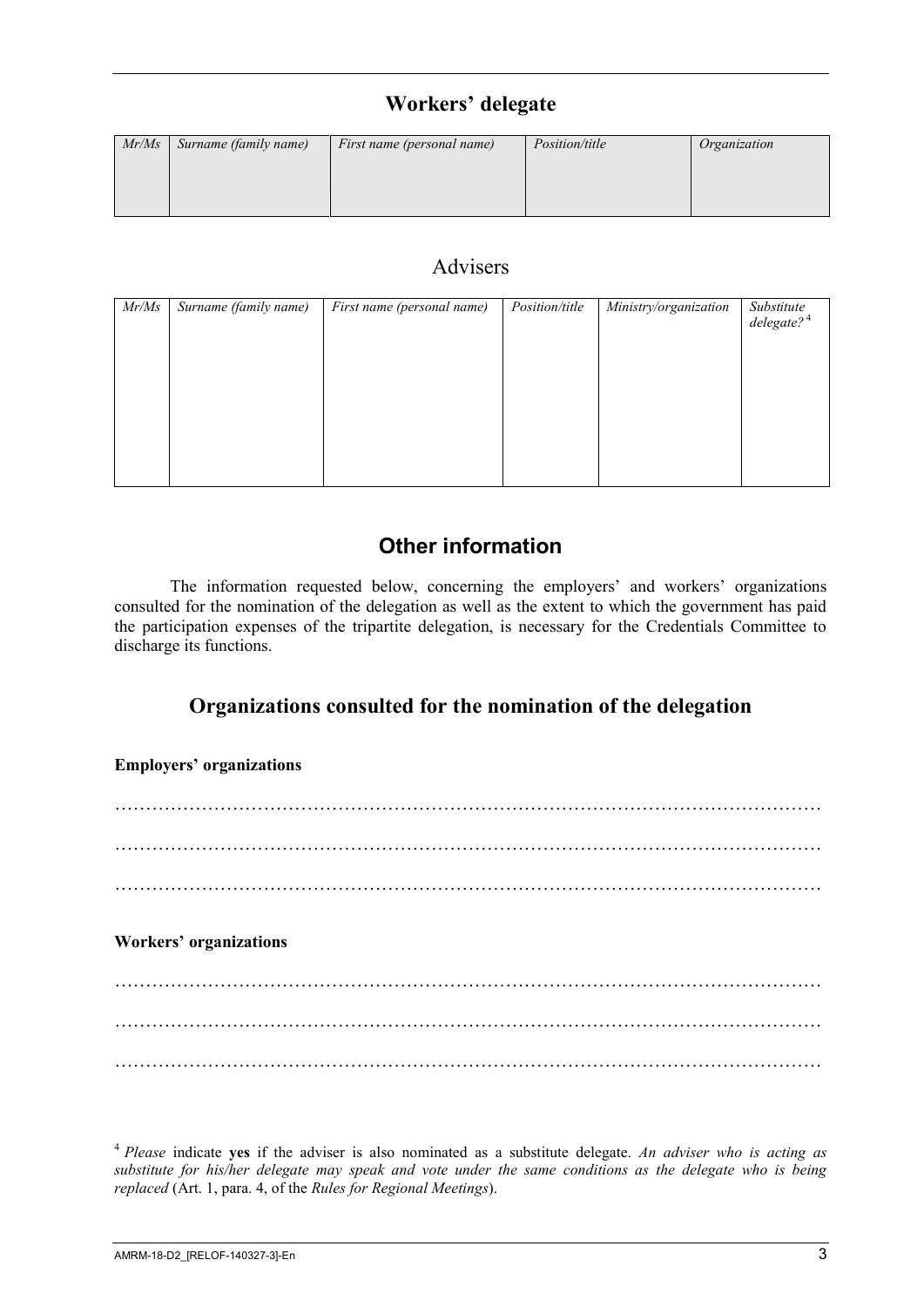| Payment of expenses of the delegation                                                                                                                                                                |
|------------------------------------------------------------------------------------------------------------------------------------------------------------------------------------------------------|
| Please cross the appropriate box                                                                                                                                                                     |
| Expenses paid for the whole delegation                                                                                                                                                               |
| Expenses paid for part of the delegation                                                                                                                                                             |
| Please indicate, for each group, the number of persons whose expenses have been borne by the<br>Government:                                                                                          |
|                                                                                                                                                                                                      |
| Part of the expenses paid for the whole delegation<br>$\Box$                                                                                                                                         |
| Please indicate the expenses paid (travel, subsistence):                                                                                                                                             |
| Part of the expenses paid for part of the delegation<br>Please indicate, for each group, the number of persons whose expenses have been paid and the type of<br>expenses paid (travel, subsistence): |
|                                                                                                                                                                                                      |

Done in ……………………………………, on …………………………... 2014